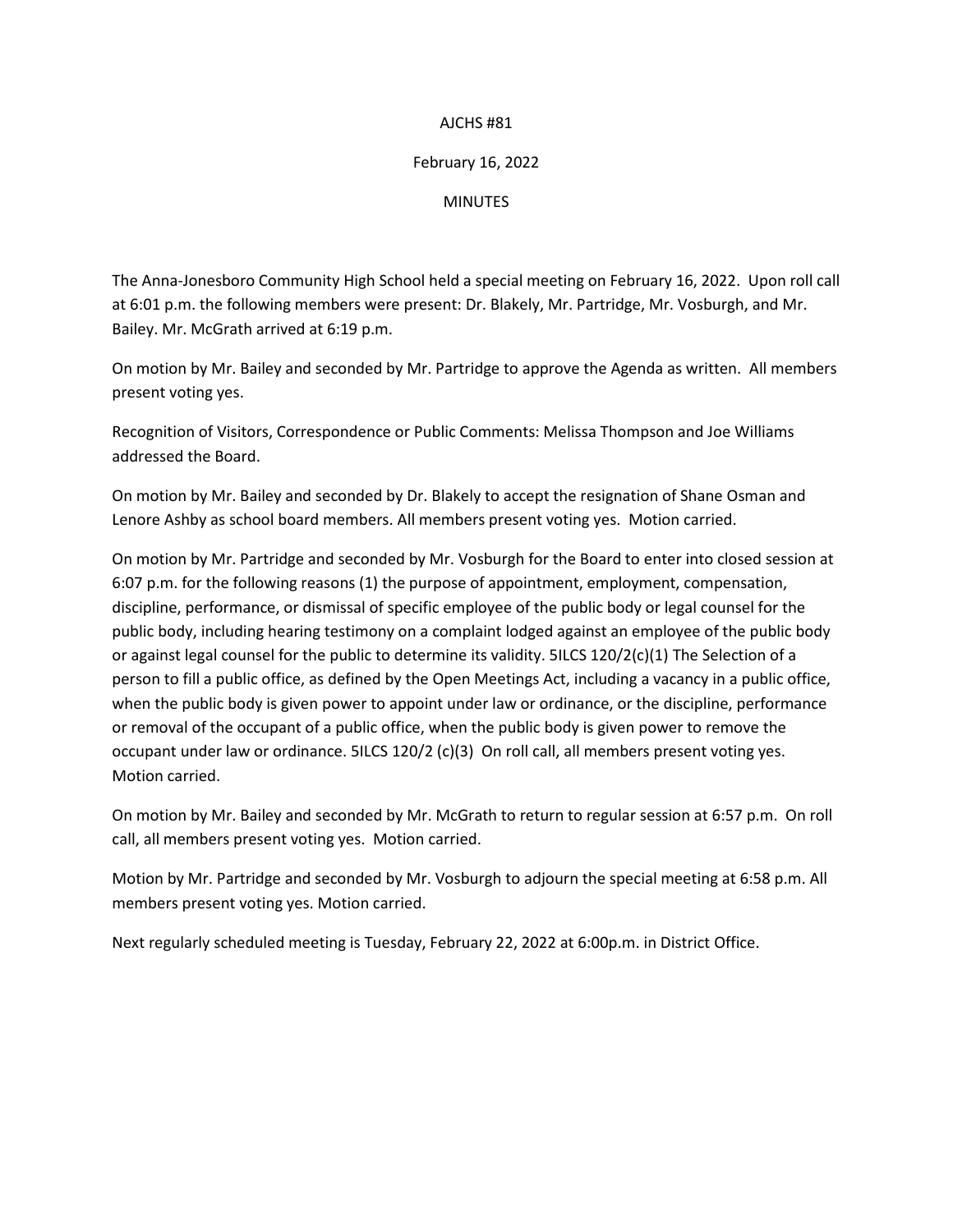# AJCHS #81

# February 18, 2022

## **MINUTES**

The Anna-Jonesboro Community High School held a special meeting on February 18, 2022. Upon roll call at 3:00 p.m. the following members were present: Dr. Blakely, Mr. Partridge, Mr. McGrath, Mr. Vosburgh, and Mr. Bailey.

On motion by Mr. Bailey and seconded by Mr. McGrath to approve the Agenda as written. All members present voting yes.

On motion by Mr. Partridge and seconded by Mr. McGrath to appoint John Hughey as new school board member. On roll call, all members voting yes. Motion carried.

On motion by Mr. McGrath and seconded by Mr. Bailey to appoint Brian Reach as new school board member. On roll call, all members voting yes. Motion carried.

Acting Board President Blakely administered oath and seat newly appointed board members.

Motion by Mr. Hughey and seconded by Mr. Reach to adjourn the special meeting at 3:10 p.m. All members present voting yes. Motion carried.

Next regularly scheduled meeting is Tuesday, February 22, 2022 at 6:00p.m. in District Office.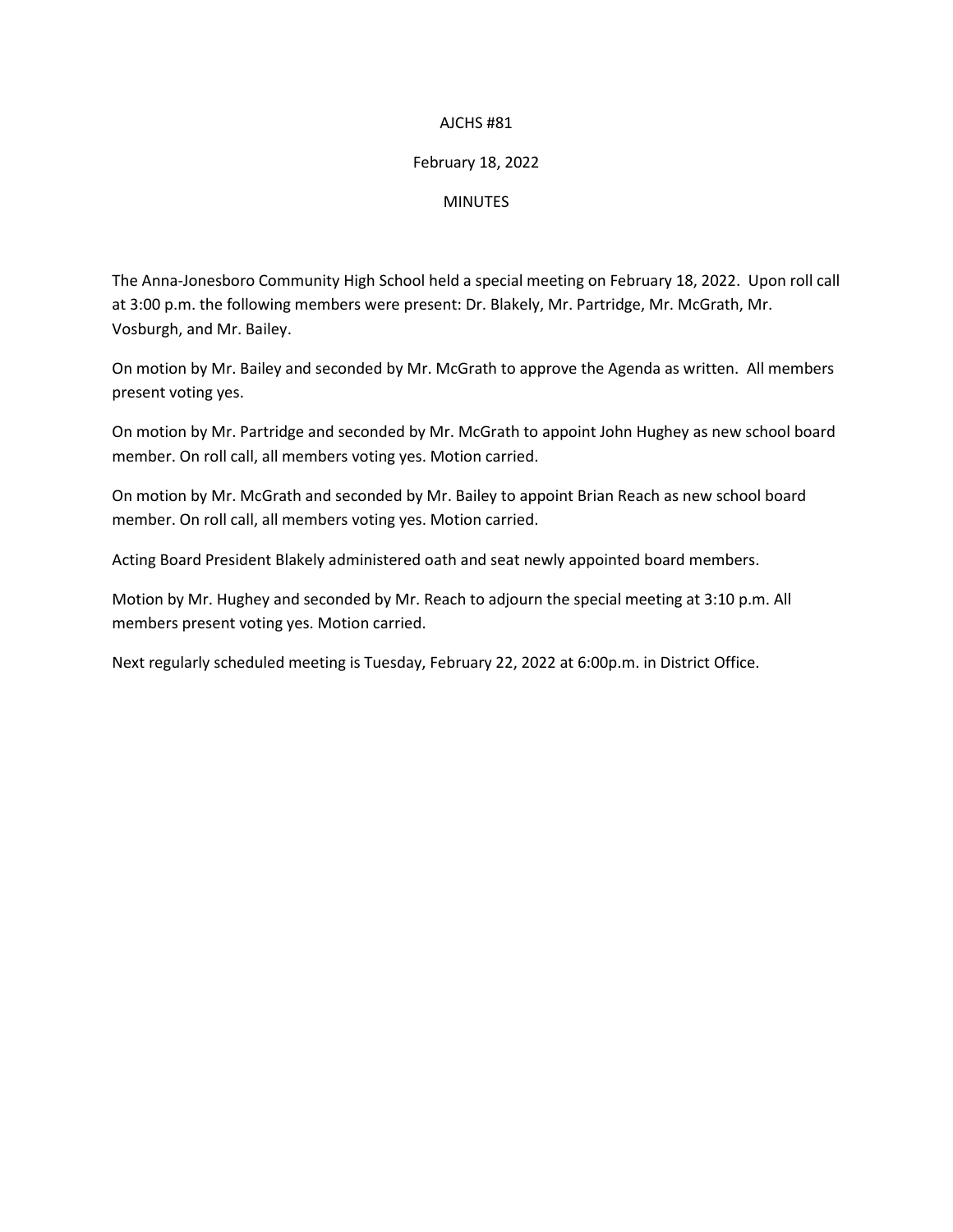## AJCHS #81

## February 22, 2022

#### **MINUTES**

The Anna Jonesboro Community High School held its regular meeting on February 22, 2022, it was called to order by President Dr. Blakely. Upon roll call at 6:02 p.m. the following members were present: Dr. Blakely, Mr. Partridge, Mr. McGrath, Mr. Vosburgh, Mr. Bailey, Mr. Hughey, and Dr. Reach.

On motion by Mr. Hughey and seconded by Dr. Reach to approve the Agenda as written. All members present voting yes. Motion carried.

On motion by Dr. Reach to nominate Mr. Bailey for Board Vice President. All members present voting yes. Motion carried.

On motion by Mr. Partridge and seconded by Mr. Vosburgh to approve the Consent Agenda which contained the following items: approval of board minutes on 1/10/2022, 1/26/2022 and 2/16/2022; approval of closed session minutes; approval of payment for bills, resignations, and acceptance of financial reports. On roll call, all members present voting yes. Motion carried.

Recognition of Visitors and Correspondence, Public Comments: None

Student Council: Mr. Finders reported for Student Council, he reported that they handed out Valentine's to residents at the Veteran's Home. They also provided coffee and donuts to all staff her at AJ on Valentine's Day. February 23, 2022 they plan on hosting a blood drive.

#### Nick James represented the teachers.

On Monday, February 7th, the National Honor Society performed acts of kindness in the school and community. Student groups left thank you notes for faculty and staff, notes of encouragement for their peers, gave out grocery gift cards in the community, donated their time and some supplies to local animal shelters, picked up litter in the community, and left treats for first responders. Each group performed a list of tasks and one task of their choice after school was dismissed. The NHS performs acts of kindness on 11:30 dismissal days in November and February each year. Ms. Maze's Civics classes are currently learning about the 14th Amendment and what it means to be a citizen. Students have started a webquest this week which walks them through the process of naturalization, have talked about the importance of immigration in our nation, and the benefits and responsibilities that come with being a citizen of the United States. It's Chocolate Covered Strawberry time in Ms. Cleghorn's classes!! We spent the week preparing and delivering all the strawberries that the students sold. The ACES Team took part in their regional competition on February the 8th. Because the competition was held virtually this year, the students took their test at the Main Street Center. The results will be announced in the coming weeks. 11 FFA members attended the FFA Night at the SIU Basketball Game on January 27th. They learned about the different colleges SIU has to offer and about future career opportunities with Farm Credit Illinois. They enjoyed the game and member Carmin Smith won the Jersey Race at halftime. Senior Abigail Dahmer interviewed for her State FFA Degree and was recommended to the State. She also won the Section 24 Outdoor Recreation Proficiency Area with her project and advanced to the District Contest in March. The Wildlife Management classes have been completing the Hunter Safety Certification in Class and had CPO Vasicek as a guest speaker on February 15th. This week is National FFA Week and we are celebrating with different dress up days, lunch for members on Friday, and Drive your tractor to school day. Julie Lewis' Civics classes have had two separate guest speakers. On Monday February 14th, resource officer Jason Leek spoke to the students about his role as school resource officer and being in law enforcement. On Tuesday February 15th, IL state senator Terri Bryant came and spoke. She went over her role as a senator and went through the process of some bills that she wrote. Two of Mrs. Vancil's art students won awards at the Little Egypt Annual High School competition. Jordyn North was awarded 1st place for her drawing of Edward Scissorhands and Sydney Waun won Best of Show out of all students who participated in Southern Illinois. On February 17, the math teachers attended the Illinois Council of Teachers of Mathematics 36th annual conference. They attended sessions on utilizing technology in the algebra classroom, applications of ancient geometry, and number tricks using mathematics.

Curriculum Director Scott Finders reported on Standardized Testing, Special Schedules for Testing, and Mental Health Fair.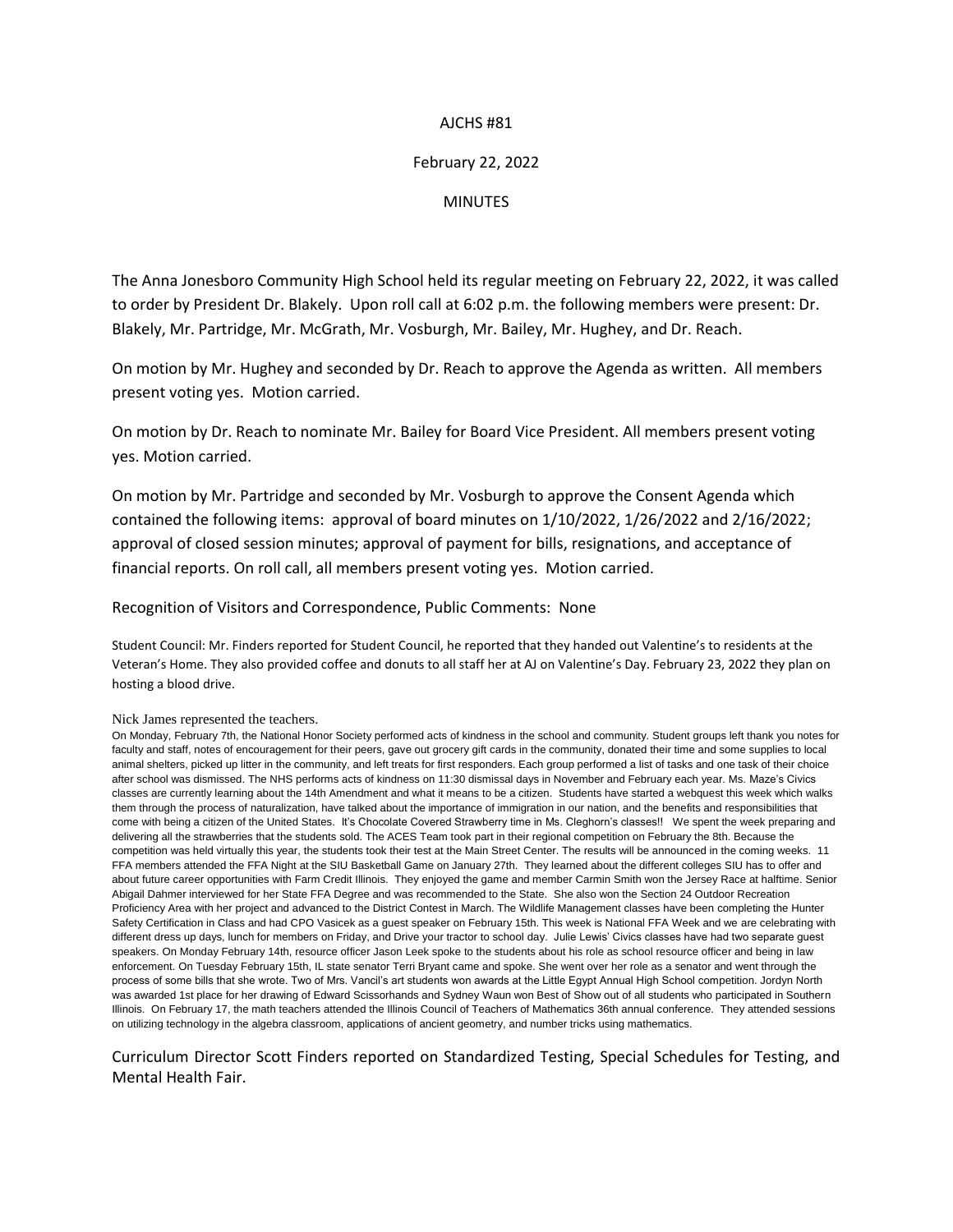Principal Detering gave reports on Discipline, Failures, Prom, and Graduation. He also spoke about a proposal for Latin Academic Honor System.

Superintendent Wright's administrative report included updates on our Annual Financial Report from the auditor, estimates for replacing shop area roof, required training on discrimination awareness and how to handle complaints and reports of harassment. Mr. Wright informed the board of the spring Shawnee Division Meeting on March  $8<sup>th</sup>$ , 2022. Mr. Wright also congratulated Mr. Detering on his selection by the Illinois High School Football Coaches Association to be inducted into the Hall of Fame.

On motion by Mr. Bailey and seconded by Mr. McGrath for the Board to enter into closed session at 6:55p.m. for the following reasons (1) the purpose of appointment, employment, compensation, discipline, performance, or dismissal of specific employee of the public body or legal counsel for the public body, including hearing testimony on a complaint lodged against an employee of the public body or against legal counsel for the public to determine its validity. 5ILCS 120/2(c)(1). Collective negotiating matters between the public body and its employees or their representatives, or deliberations concerning salary schedules for one or more classes of employees. 5 ILCS 120/2 (c)(2). On roll call, all members present voting yes. Motion carried.

On motion by Dr. Reach and seconded by Mr. Hughey to return to regular session at 9:21p.m. On roll call, all members present voting yes. Motion carried.

Mr. Wright handed out Economic Interest Statements.

On motion by Mr. McGrath and seconded by Mr. Bailey to approve the overnight trip for the Beta Club State Convention. All members present voting yes. Motion carried.

On motion by Mr. McGrath and seconded by Dr. Reach to approve the bid from Thomas Bailey for mowing the soccer fields. On roll call, all members present voting yes. Motion carried.

On motion by Dr. Reach and seconded by Mr. Partridge to approve the purchase of soccer goals. On roll call, all members present voting yes. Motion carried.

Board President Dr. Blakely appointed Mr. Hughey, Mr. McGrath, and Mr. Bailey to the Negotiations Committee.

Mr. Wright reminded the board, for compliance purposes, as to their responsibility as mandated reporters.

Mr. Wright updated the board on the recent court ruling in regards to COVID mandates and mitigations.

On motion by Mr. McGrath and seconded by Mr. Vosburgh to approve hiring Matt Denny as assistant track coach, replacing Mike Chamness. On roll call, all members present voting yes. Motion carried.

On motion by Dr. Reach and seconded by Mr. Partridge to approve Hannah Schlenker as volunteer girls' soccer coach. All members present voting yes. Motion carried.